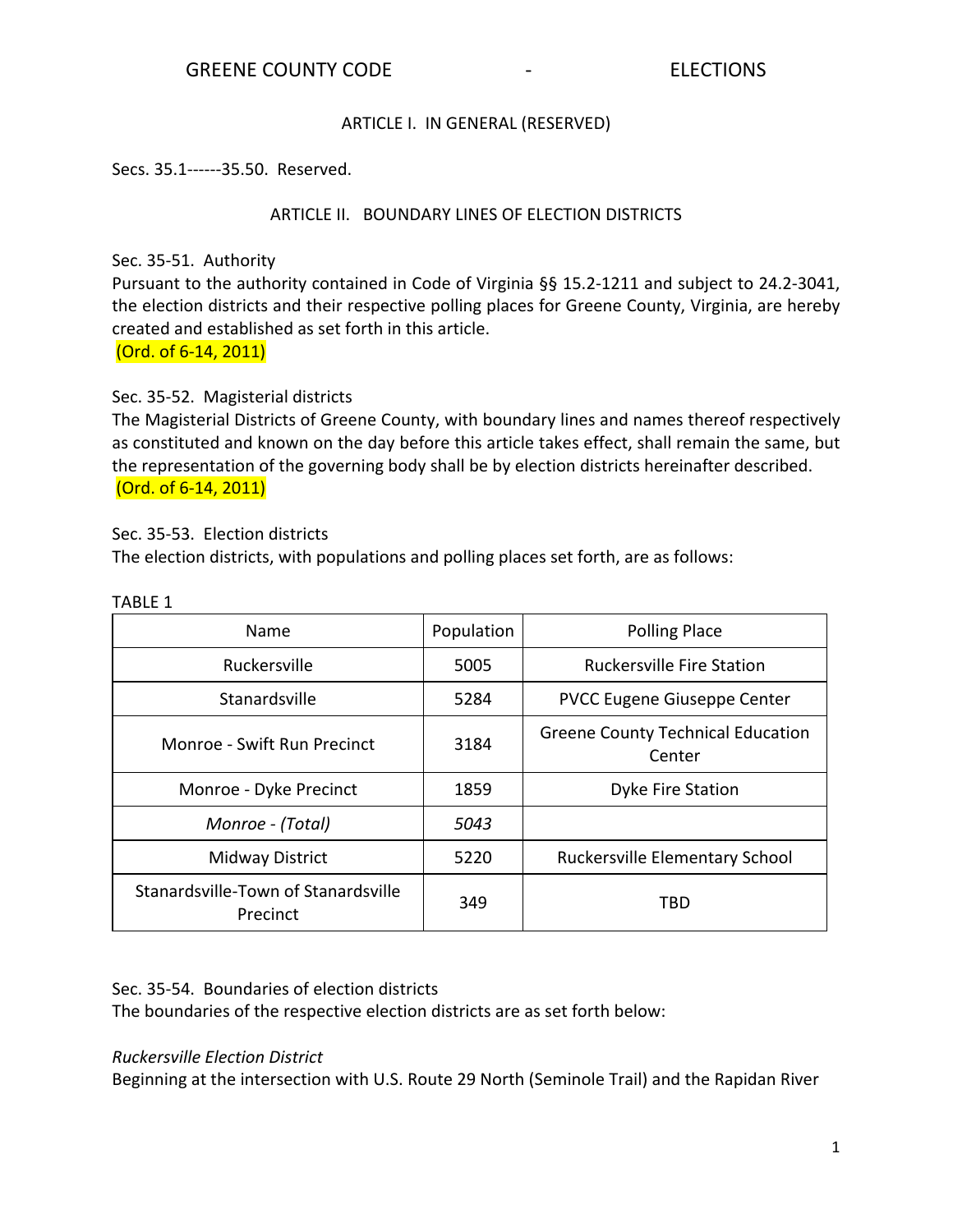follow the eastern boundary of U.S. Route 29 North, in a southwest direction to the Greene Albemarle County line, following in an eastern direction from the Greene-Albemarle County line to the intersection with Greene-Albemarle-Orange County line, then following the Greene Orange County line in a northeastern direction to its intersection with the Rapidan River, following the Rapidan River in a westerly direction to its intersection with U.S. Route 29, to the point of beginning.

### *Stanardsville Election District*

Beginning at the intersection of the South River and Rapidan River, follow the South River upstream in a westerly direction to State Route 619 (Dundee Road), then following State Route 619 in a southern direction to the intersection with State Route 609 (Fredericksburg Road) and following State Route 609 in a westerly direction to the intersection of State Route 609 and U.S. Route 33 West (Spotswood Trail). Follow U.S. Route 33 northwestward to the intersection of U.S. Route 33 and U.S. Route 33 Business and State Route 623 (Swift Run Road), then travel southwestward on State Route 623 towards State Route 633 (Amicus Road), following State Route 633 in a westward direction to the intersection of State Route 633 and State Route 810 (Dyke Road). Follow State Route 810 (Dyke Road) in a north direction to the intersection of State Route 810 and State Route 630 (Rosebrook Road), follow State Route 630 in a southwest direction to the intersection with State Route 626 (Snow Mountain Road), follow State Route 626 in a northwest direction to the intersection of State Route 626 and private road Smith Roach Gap Fire Road in a northwestern direction to its end at the Shenandoah National Park to its intersection with the Greene-Rockingham County line near Hightop Shelter and follow in a northeastern direction to the Greene-Page county line and following to the Greene-Page-Madison County boundary line to the east, following the Greene-Madison County line in a southeastern direction to the intersection of the South River and Rapidan River, at the point of beginning.

#### *Monroe Election District-Dyke Precinct*

Beginning at the intersection of State Route 633 (Amicus Road) and State Route 604 (Celt Road), follow State Route 633 in a westward direction to the intersection of State Route 633 and State Route 810 (Dyke Road). Follow State Route 810 in a north direction to the intersection of State Route 810 and State Route 630 (Rosebrook Road), follow State Route 630 in a southwest direction to the intersection with State Route 626 (Snow Mountain Road), follow State Route 626 in a northwest direction to the intersection of State Route 626 and private road Smith Roach Gap Fire Road in a northwestern direction to its end at the Shenandoah National Park to its intersection with the Greene-Rockingham County line near Hightop Shelter and follow in a southwest direction to the Greene-Rockingham-Albemarle County lines intersection follow southeast direction Greene-Albemarle County line to the intersection of the Greene-Albemarle County line and State Route 604 (Celt Road), follow State Route 604 northwest to the intersection of State Route 633 (Amicus Road), the point of beginning.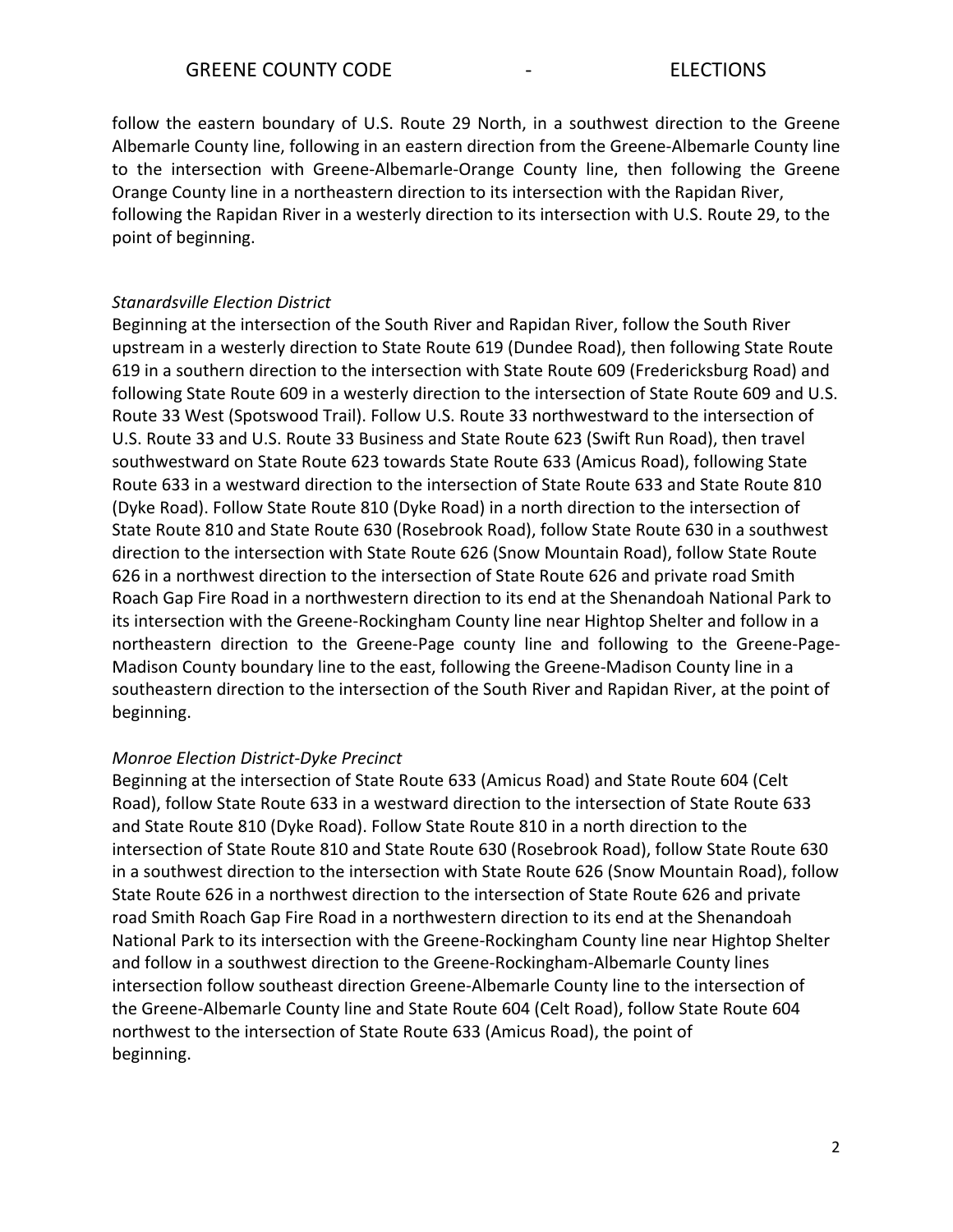### *Monroe Election District-Swift Run Precinct*

Beginning at the intersection of U.S. Route 33 West (Spotswood Trail) and State Route 609 (Fredericksburg Road) follow U.S. Route 33 West to the intersection of U.S. Route 33 and U.S. Route 33 Business and State Route 623 (Swift Run Road), then travel southwestward on State Route 623 towards State Route 633 (Amicus Road), following State Route 633 in a westward direction to the intersection of State Route 633 and State Route 604 (Celt Road). Follow State Route 604 southward to the intersection with the Greene-Albemarle County line follow the Greene-Albemarle County line in a southeastern direction to its intersection with State Route 743 (Advance Mills Road), following State Route 743 in a northern direction to its intersection with State Route 617 (Dunnes Shop Road), Following Route 617 northwest until its intersection with Route 633 (Amicus Road). Follow State Route 633 in a northeastern direction until the intersection of Route 33 West (Spotswood Trail). Follow State Route 33 in a northwestern direction to its intersection with State Route 609 (Fredericksburg Road) the point of beginning.

#### *Midway Election District*

Beginning at the intersection of U.S. Route 29 and the Rapidan River, following Rapidan River upstream in a northwesterly direction to the intersection with South and Rapidan Rivers and then following South River upstream in a westerly direction to State Route 619 (Dundee Road), then following State Route 619 in a southern direction to its intersection with State Route 609 (Fredericksburg Road) and following State Route 609 (Fredericksburg Road) in a westerly direction to the intersection of State Route 609 and U.S. Route 33 (Spotswood Trail), following U.S. Route 33 in a southeastern direction to the intersection of U.S. Route 33 and State Route 633 (Amicus Road), following State Route 633 in a westerly direction to the intersection of State Route 633 and State Route 617 (Dunnes Shop Road), following State Route 617 in a southeastward direction to the intersection with State Route 743 (Advance Mills Road). Follow State Route 743 Southwest towards the intersection with the Greene-Albemarle County line, then following the Greene-Albemarle County line in a southeastern direction to the intersection of Greene-Albemarle County line and U.S. State Route 29 South, west boundary. Following the west boundary of U.S. Route 29 South, follow northwards direction to U.S. Route 29 and Rapidan River intersection, at the beginning point.

### *Stanardsville Election District-Town of Stanardsville Precinct*

Beginning at the intersection of State Route 622 (Celt Road) and Greene County Route 9177 (Monroe Drive), follow in a northern direction to U.S. Route 33 Business (Main Street), follow westward on U.S. Route 33 Business to the intersection of Route 33 Business (Main Street) and Bray Road in a straight line in a northwards direction, following in northeast direction across the land to meet up with 232 Ford Avenue to the east of the boundary line, following Ford Avenue north direction to property number 675 Ford Avenue to the east direction, following across land to property located on west side of State Route 230 (517 Madison Road), to follow southeast direction in a straight line across land to parts of Greene County Road 1005 (Commonwealth Road) west of boundary line, follow in a straight line slight southwest to include some of Greene County Road 1004 (Childs Road), and Greene County Road (Wesley Street) to follow in a south direction through land to the intersection of U.S. Route 33 Business